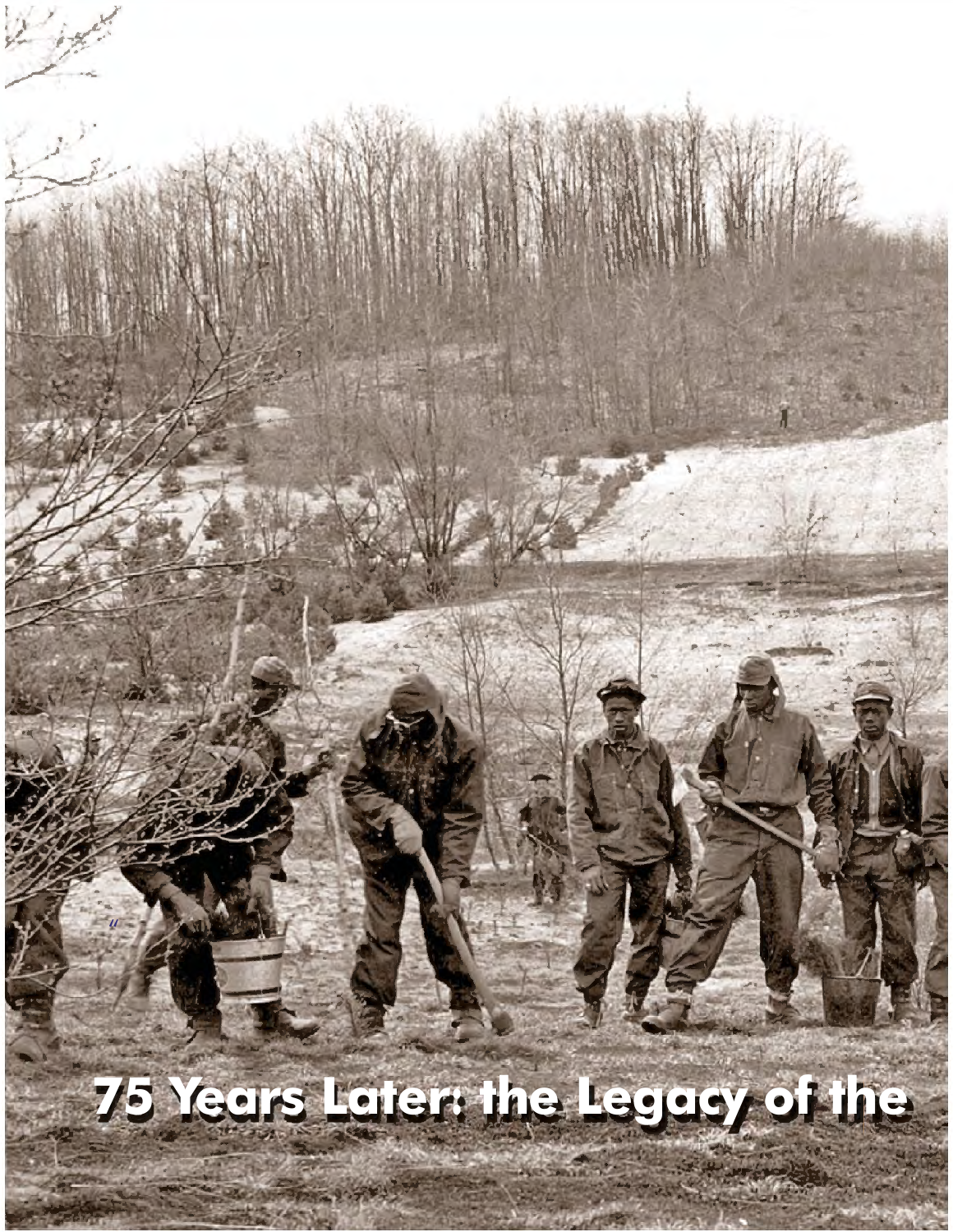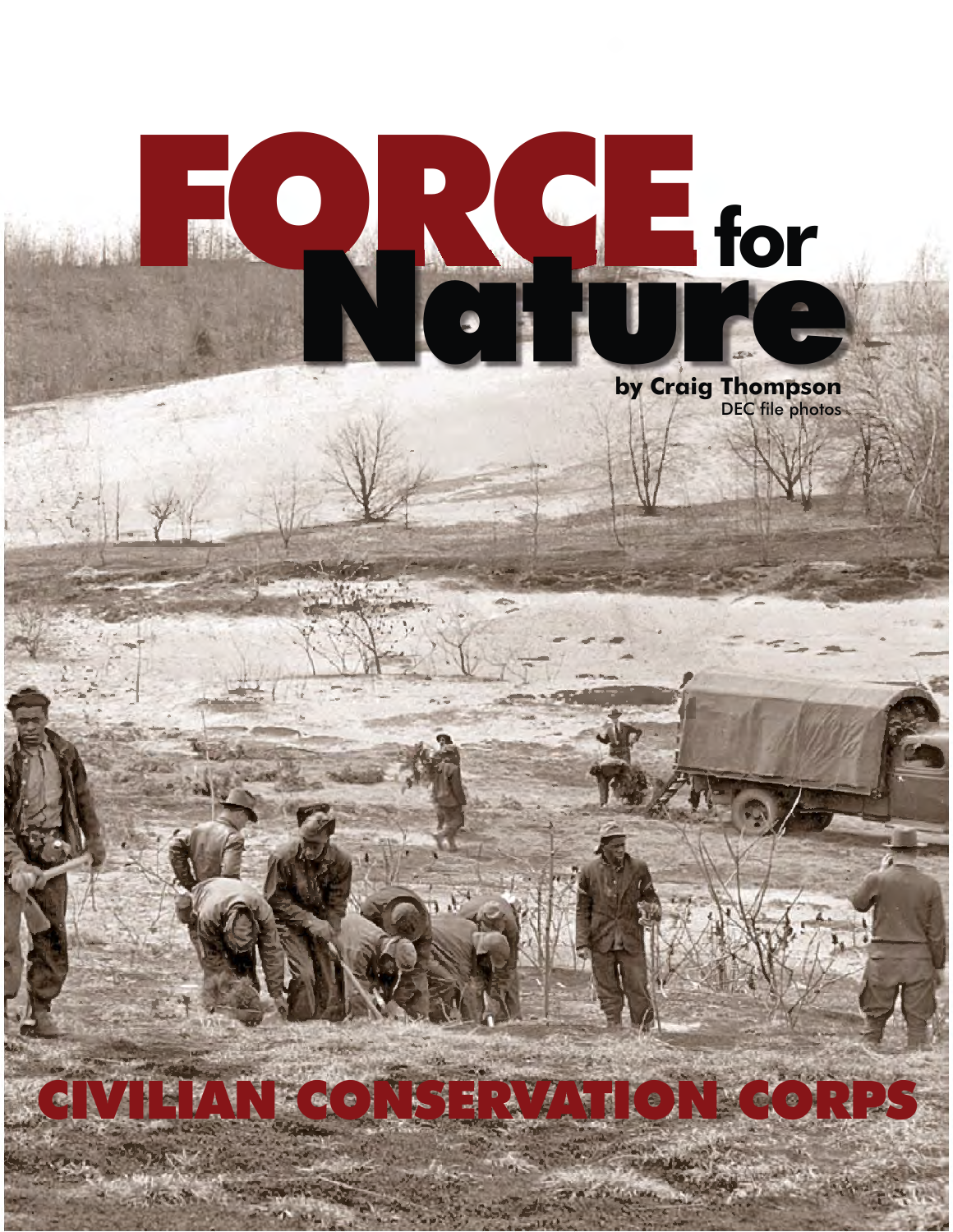man 2002, Farranged to<br>
meet Albert Lanoue, a forme<br>
Civilian Conservation Corps n fall 2002, I arranged to meet Albert Lanoue, a former (CCC) enrollee to talk about his experiences in Company 270.

"After camp mess, I'd drive the company's garbage truck to the dump," he recalled. "I'd pull in, turn around...and my wheels wouldn't stop turning before people would start jumping on the truck, grappling amongst each other for table scraps. Times were tough."

Lanoue managed the fleet at Camp S-72 in Delmar from 1933- 36, at what is now DEC's Five Rivers Environmental Education Center. The first thing he said was, "I thought you all had forgotten about us." I was embarrassed to acknowledge that, indeed, we had.

The Great Depression was about much more than economic chaos caused by widespread unemployment and the bankruptcy of our nation's financial institutions. It was a time of national environmental crisis as

well. Forest fires were frequent and often severe, and fire-fighting capability was limited. Forest pests and diseases were out of control. Imprudent plowing of grasslands, over-grazing of public lands, over-cutting of forest lands, and soil exhaustion had led to severe erosion and stream siltation throughout the U.S. Fish and wildlife stocks were in decline. Many areas were ravaged by severe flooding. And the increasing availability of automobiles put tremendous pressure on already over-burdened parks and fish and wildlife resources, creating demand for even more access and opportunity, and at more remote destinations.

To combat both economic and environmental crises, President Franklin D. Roosevelt signed the Emergency Conservation Work Act on March 31, 1933, creating a Civilian Conservation Corps. It was a vision Roosevelt had already tested during his tenure as gover-

 the most successful and enduring of the New Deal initiatives. nor of New York. During a span of three years, his Temporary Emergency Relief Administration put thousands of unemployed New Yorkers to work on a \$19-million bond act program to reforest one million acres of land. The concept worked well in New York, and then-Governor Roosevelt used this pet project to great advantage in his successful presidential campaign. So desperate were the times that, as President, Roosevelt signed no less than 15 emergency acts in his first 90 days in office, with the CCC program proving to be one of

What would become the largest peace-time mobilization of manpower and equipment in U.S. history required the cooperation of many governmental entities. Camps were established according to the work plans of various state and federal resource agencies. The U.S. Army was responsible for the construction and administration of each camp,



Above: CCC enrollees built trails and bridges, like this one at Lower Falls in Letchworth State Park. Previous page: (Note: CCC enrollees performed their duties in a nation still predominantly divided by race. CCC camps, like the U.S. Armed Forces during the period, were segregated. 24 of the 208 CCC camps in New York were designated for African Americans).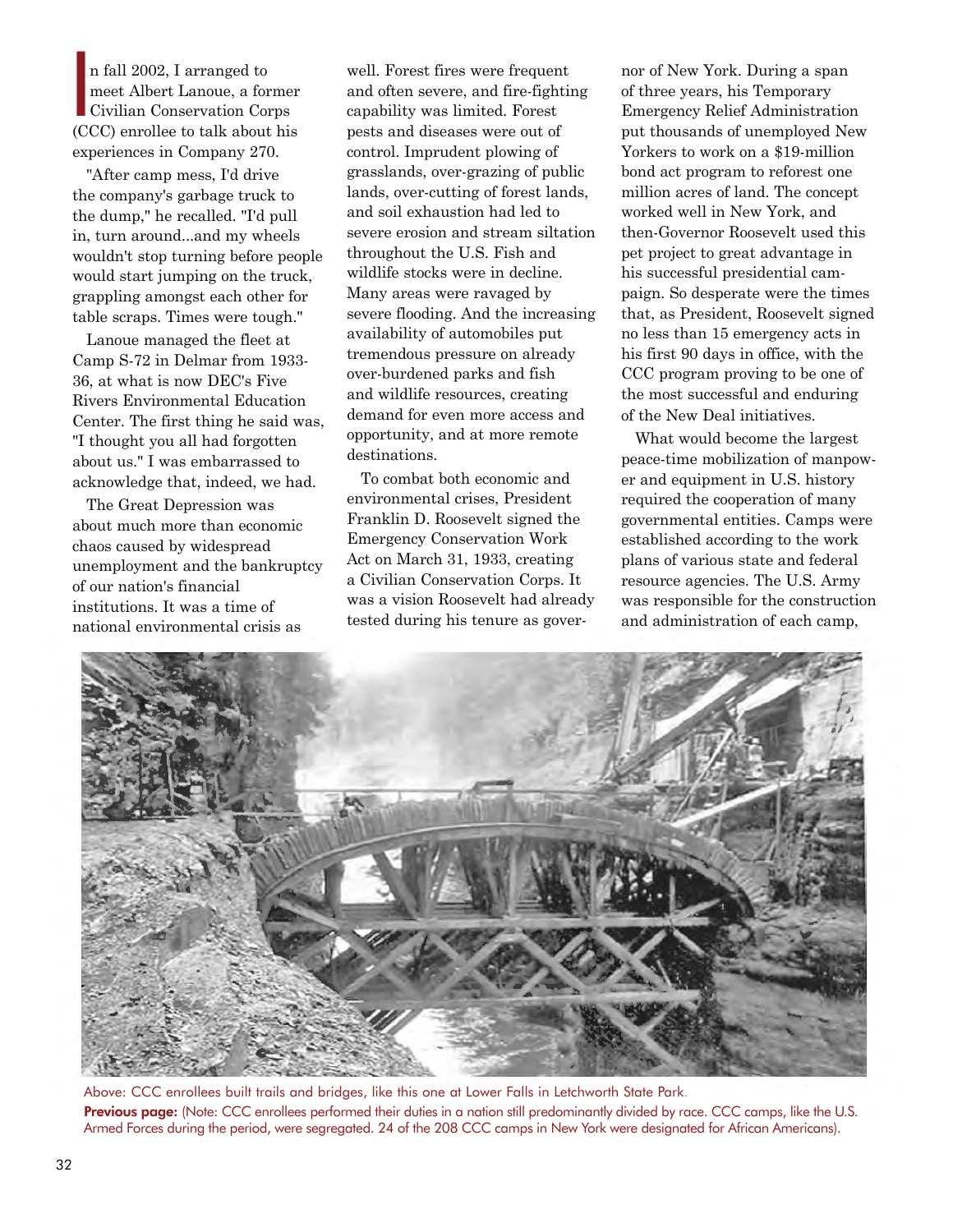

A CCC crew clearing trees on Table Rock at Letchworth State Park, in preparation for building what is now the Lower Falls Bridge.

and for feeding, lodging and outfitting the 220 or so men residing at a typical camp. The Department of Labor worked through local relief bureaus to screen CCC applicants and fulfill camp quotas. Applicants had to be between the ages of 18-25, unemployed, unmarried,

pated in the CCC initiative throughout its nine-year span, but New York State's program was the largest, with 208 CCC encampments in existence between 1933-1942.

 All totaled, New York put 220,000 people through its CCC program. Work projects focused

camps were purchased through the Agricultural Adjustment Administration and converted into parklands, game management areas or reforestation areas. Many camps conducted work on private lands as well, such as rehabilitation of affected stream corridors

## Every state in the nation participated in the CCC initiative throughout its nine-year span, but New York State's program was the largest, with 208 CCC encampments in existence between 1933-1942.

healthy, not in school, from a needy family, and capable of doing work.

Imagine, if you will, 200 strangers from many different backgrounds and hometowns being grouped to form a company, and sent to an encampment, usually in the middle of nowhere, often across the country (as priorities dictated) to perform unfamiliar work in a climate to which many were not acclimated. The wonderment is, they went eagerly.

Every state in the nation partici-

established. However, as the Great mainly on improving state parks and forest lands. Though many states did not have any state parks in 1933, New York already had a unified park program in place that was widely recognized as superior to any other state park system in the country. The state's Forest Preserve and reforestation area programs were likewise well Depression deepened, many hardscrabble farms were abandoned. Those located near existing CCC

or managing forest tracts having critical pest, disease or fire control potential.

In New York, the State Conservation Department planned and supervised the work projects of 115 camps in five general categories: recreational development camps, which created trails, leantos, and campsites in the Forest Preserve; forest fire control camps, mostly operating in the Forest Preserve; pest control camps to stanch the spread of gypsy moth,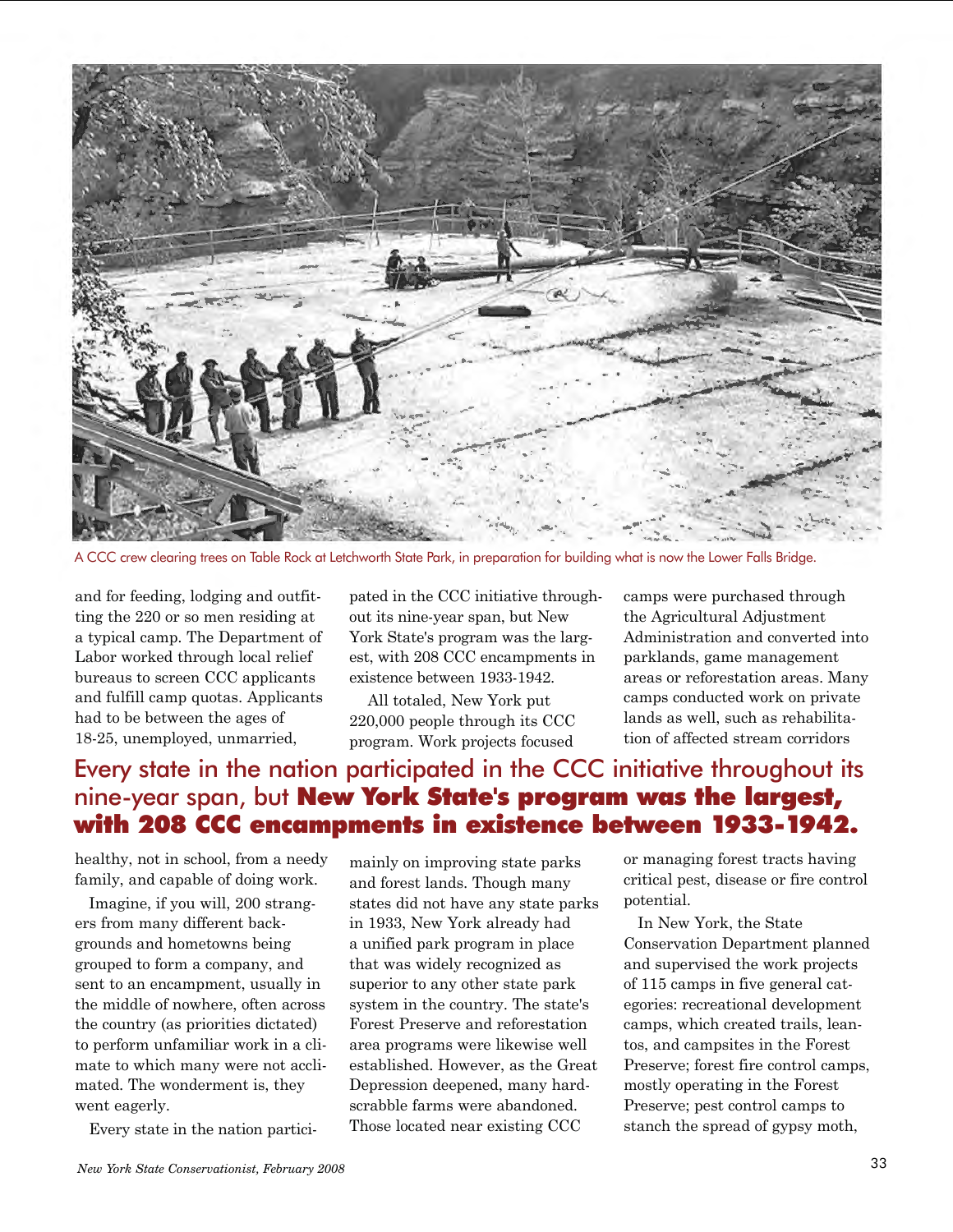white pine blister rust and Dutch Elm disease; reforestation camps, which improved existing forest areas and re-planted newly acquired lands; and fish and game camps, specializing in fish and game propagation and stream improvement.

In addition, there were 93 other camps in New York overseen by

22 camps were established for veterans, 20 camps for African-Americans, and 4 for African-American veterans.

Areas of highest environmental priority, such as the lower Hudson River and Allegany regions, hosted several CCC camps throughout the entire nine-year build-out. Other encampments were more ephemtrol" (totalling 3,692,318 acres). As employment opportunities began to increase in the late 1930s, CCC applications began to decline. After the collapse of France in 1940, public support for the CCC program began to wane as attention shifted heavily toward mobilization for World War II. Camps not involved in essential services such

## Even by today's standards of productivity, the mind boggles at CCC achievements, most of which were accomplished by hand.

federal agencies. The Department of Interior oversaw 61 camps dedicated to the development of state park facilities. The Soil Conservation Service and Corps of Engineers operated 21 camps, mostly in central New York, dedicated to flood control and soil stabilization; and the Army operated several camps at military reservations. The Great Depression was especially hard on World War I veterans and African-Americans. Separate camps were established for both groups, as well as for Native Americans. In New York,

eral, their companies moving from one locale to another as projects were completed or as priorities changed. Any community hosting a camp of 200 enrollees would, of course, reap important economic benefits, and elected officials were always eager to land a camp for their district.

In any given year, there were approximately 40 camps operating in New York State, performing more than a hundred documented types of work, from "seed collection--hardwoods" (50 tons collected in total) to "tree insect pest conas fire and pest control began to re-focus from conservation projects to pre-war preparation, or were shut down. New York's final camp, North Pharsalia was closed on July 25, 1942.

Even by today's standards of productivity, the mind boggles at CCC achievements, most of which were accomplished by hand:

- •stocked more than one billion fish
- •planted more than three billion trees
- •established 8,192 parks
- •treated more than 21 million acres



The stone benches and tables at Letchworth State Park are still in use today.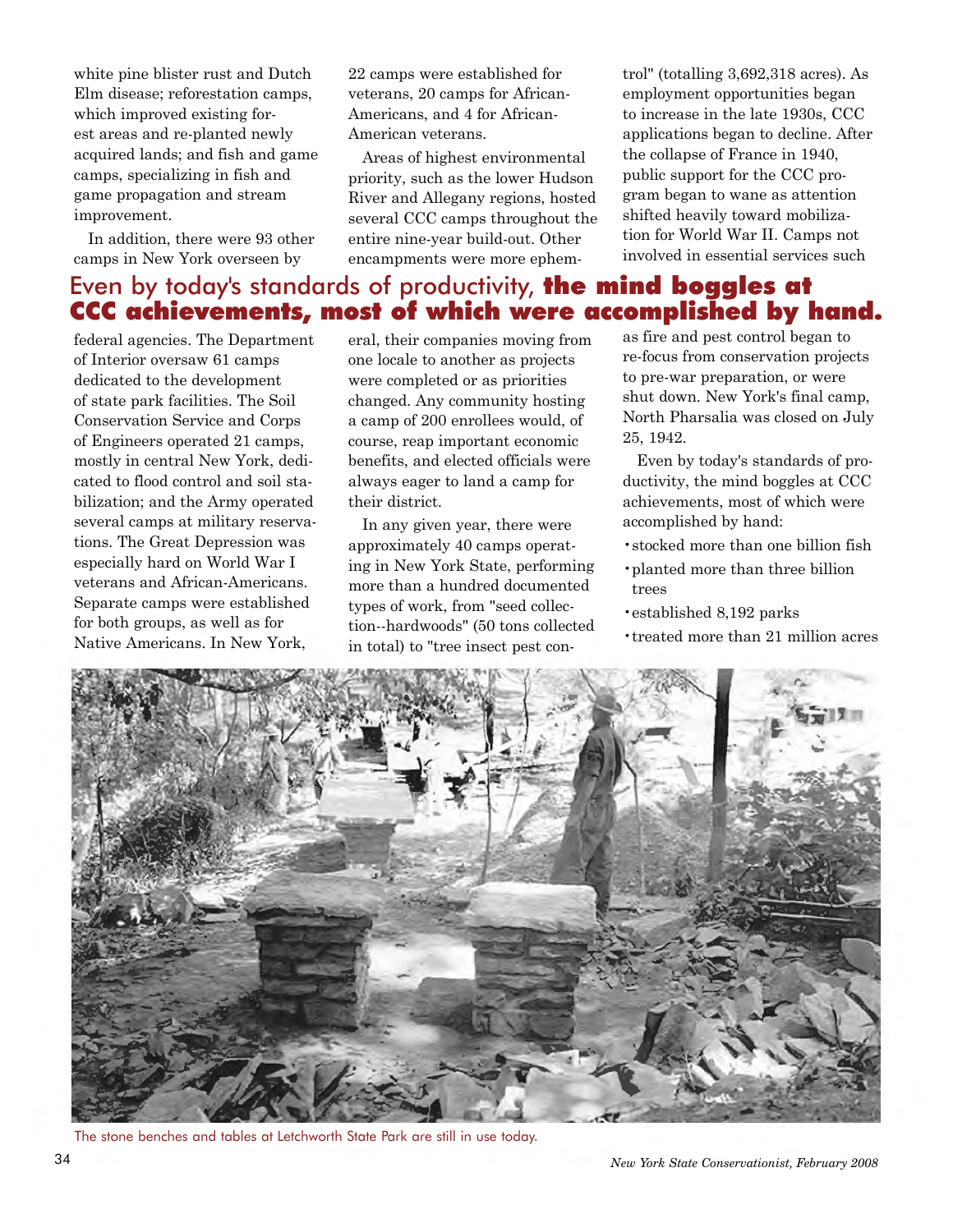- for tree disease and pest control •built 9,805 small reservoirs •spent 6.5 million days fighting forest fires •established 4,622 fish-rearing ponds •built 651,087 miles of roadway
- •constructed 28,087 miles of foot trails

The CCC program did more than restore our nation's depleted natural resources. It provided critical economic support to the families of enrollees, and an important economic stimulus to the CCC camp host communities. It contributed to the systematization of state park programs, and established universal design standards in "parkitecture." It advanced the education of thousands of enrollees, 40,000 of whom learned to read and write, and even earn degrees while in service. It improved the health and physical development of CCC enrollees, while providing technical training in more than 150 marketable skills, from baking to small-engine repair. And it gave three million young men throughout the U.S. self-discipline, self-esteem, and a sense of purpose, all of which were critical to the even greater challenge ahead: World War II.

Ultimately, in protecting forests, improving stream corridors, developing parks and campsites, enhancing fish and wildlife stocks, and maximizing public access to nature, the CCC did much to develop a culture of environmental stewardship in an increasingly involved public, and raised a lofty expectation of perpetual care and continued growth that in the 75 years since has been difficult to fulfill.

At the outbreak of the Gulf War, Albert Lanoue warned his family, "You'd better stock up on jelly." It sounded odd. But he was speaking from experience. When the Great Depression broke out, he recalled, you couldn't get jelly. In fact, you couldn't get much of anything. But these are different times. The children of the "greatest generation" have plenty of jelly. And vast forest lands. Beautiful parks, bountiful fish and wildlife, and so much more. Thanks in large part to CCC enrollees like Albert Lanoue.

Director of DEC's Five Rivers Environmental Education Center in Delmar, Craig D. Thompson is a 28-year veteran of DEC's Bureau of Environmental Education.

Editor's note: The CCC's legacy lives on in the nation's 113 service and conservation corps that operate in 41 states and the District of Columbia. Corps annually enroll more than 23,000 young men and women who contribute 13 million hours of service every year. They, in turn, mobilize approximately 125,000 community volunteers who contribute more than 2.4 million additional hours of service. Today's corps are a proven strategy for giving young men and women the chance to change their communities, their own lives and those of their families. Visit The Corps Network at <www.corpsnetwork.org>to learn more.



Living quarters were primitive, but adequate, and common areas were used after work hours were through. Top-bottom: Mess hall, a CCC band, ping-pong after work, and Albert J. Lanoue, fleet manager at Camp S-72 circa 1936.